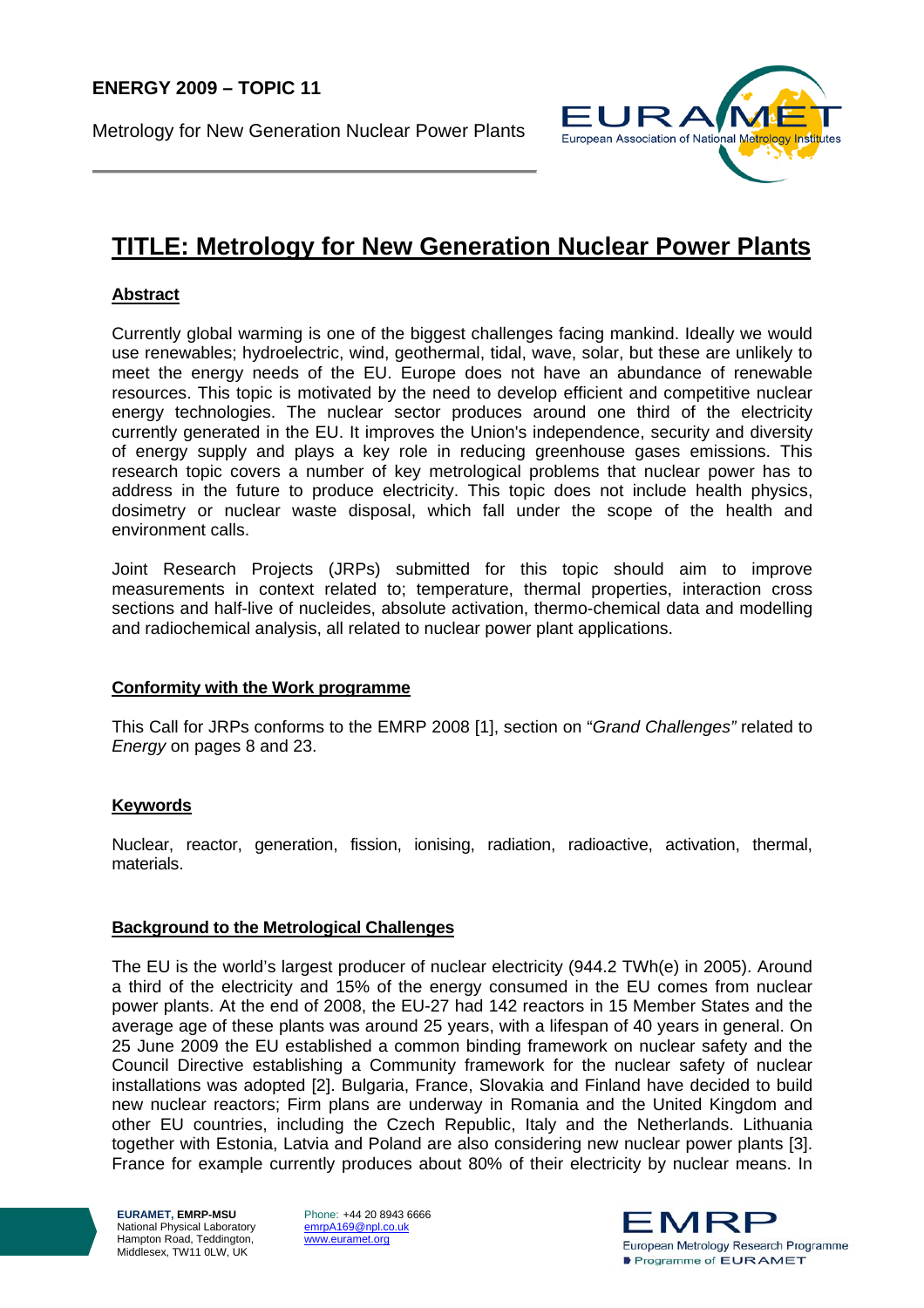the next 10 to 15 years  $CO<sub>2</sub>$  emissions from the production of electricity could be cut very substantially across Europe by expansion of nuclear fission. No other technology has that potential. Nuclear fission is a tried and tested technology, but developments and improvements are in progress. It should be noted, however, that some countries, such as Belgium and Germany have enforced laws on nuclear phase-out.

The current state of the art is Generation III nuclear reactors. In the EU these are EDF/Areva European Pressurised water reactors and in the USA they are Westinghouse AP1000 Pressurised water reactors. These reactor types are based on 20 to 30 year old designs. Design has not been able to advance rapidly as few reactors have been built in recent years. Much of the current nuclear generating capacity in Europe is coming to the end of its life.

New Generation IV reactors aimed at more socially acceptable nuclear power require development of primary and secondary standardisation methods, and improved nuclear data for radionuclides related to the new reactor types (Tritium, actinides, etc.). New reactor designs also require characterisation of the new materials proposed in these designs. Current thermo-chemical data for materials need to be significantly extended in the nuclear domain, particularly transuranic elements.

The most robust temperature measurement method currently uses thermocouples made of a nickel alloy. However when these are bombarded with high flux neutrons, transmutation takes place making the sensors unreliable and progressively degrading the thermocouple temperature measurement performance. Therefore new methods for the measurement of long-term in-reactor temperature need to be developed. The development of new generation IV fission reactor concepts, operating at high temperatures (up to 1000 °C and beyond), requiring the development and characterisation of advanced materials (refractory, ceramic, ceramic composite, graphitic, or coated materials).

## **Scientific and Technological Objectives**

Proposers should aim to address all of the stated objectives below. However where this is not feasible (i.e. due to budgetary or scientific / technical constraints) this should be clearly stated in the JRP protocol.

The objectives are based around the PRT submissions. As experts in the field, JRP proposers should establish the current state of the art, which may lead to amendments to the objectives - these should be justified in the JRP proposal.

- Improved temperature measurement for nuclear power plant applications.
- Improved thermo-chemical data and modelling need to be used in nuclear design e.g. to simulate temperature related phase changes in unusual fuel conditions.
- Measurement of nuclear parameters such as interaction cross sections and half-lives after establishment of priority list of nuclides.
- Develop suitable reference metrological setups and methods for the measurement of thermal properties (notably thermal diffusivity, thermal conductivity, radiative properties, specific heat and thermal expansion) of advanced materials (refractory metals, ceramic, coated materials…) at high temperature (> 1000°C) and very high temperature (up to 2500 °C).
- Characterise reference materials for high temperature thermal properties measurements.
- Investigate the thermal properties of coolants (molten salt, liquid metals…), which could be used in generation IV reactors.